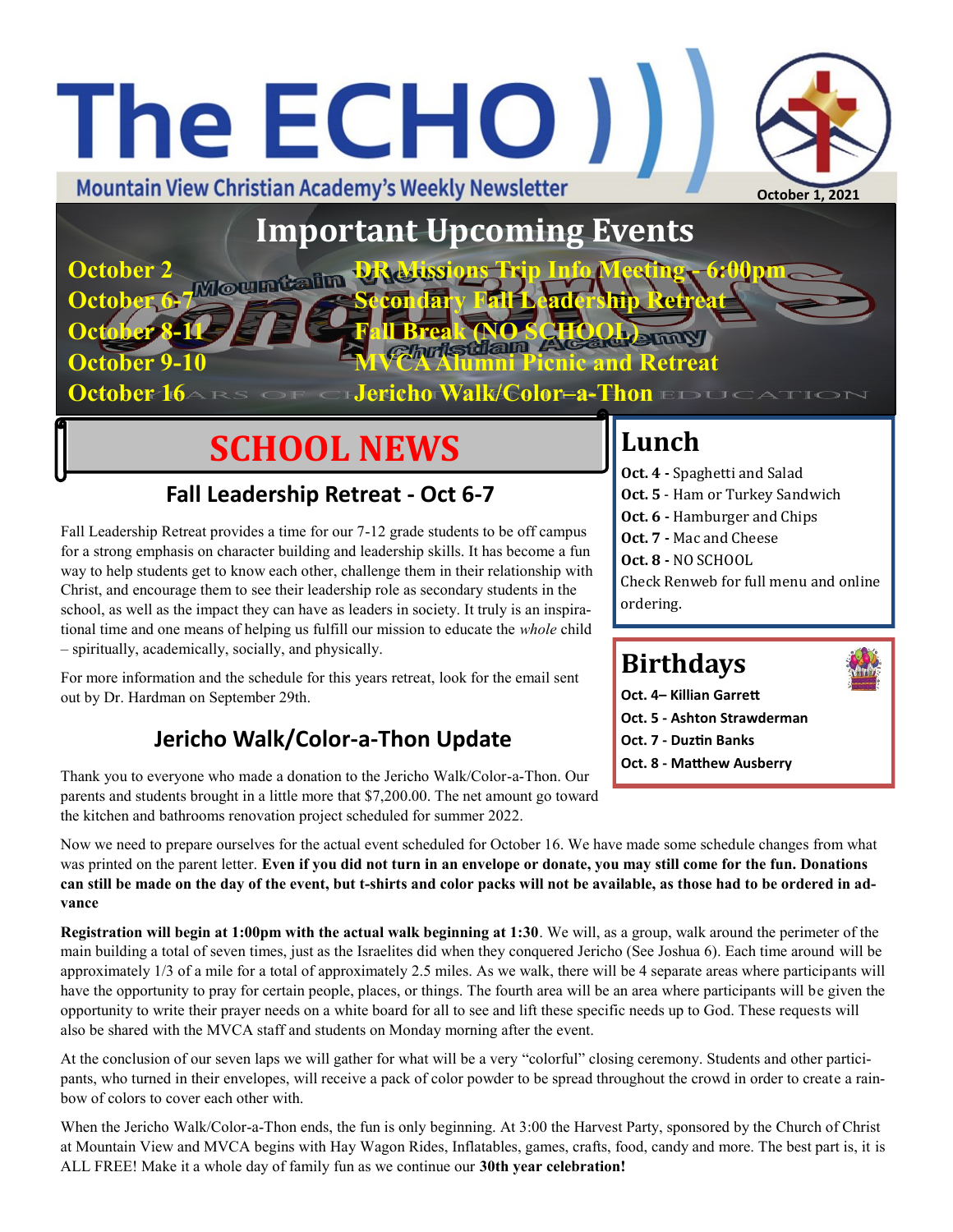# CONQUEROR SPORTS







If you have any questions regarding athletics and the upcoming school year, do not hesitate to reach out to Mrs. Heather Harbin via email. (heather.harbin@ccmv.com)

Here is the sports schedule for the upcoming week.

#### **October 1 (Volleyball) AWAY October 5 (Volleyball) AWAY**

**MS** @ 4:30 vs Fresta Valley **MS** @ 4:30 vs Sacred Heart

Varsity @ 5:45 vs Fresta Valley

#### **October 4 (Volleyball) AWAY**

MS @ 4:00 vs Grace Academy

Varsity @ 5:15 vs Grace Academy

**MVCA Students receive FREE admission at ALL HOME GAMES!!!**

# **Come and make some noise for YOUR Conquerors!**

### **Tutoring Offered for K-5th Grades**

Allee Jerles, a senior at MVCA, is offering tutoring for students in grades Kindergarten through 5th grade. Allee serves as the Secretary for the MVCA Student Government Organization (SGO) and is a candidate for the National Honor Society.

For more information and to schedule tutoring time with Allee you can reach her at 540-664-5684.

# **Church of Christ at Mountain View News**

**Everyone is welcome to come and worship with us.** 

Service times are as follows: Sunday Mornings: 9AM and 10:45AM. Sunday Evenings: 6PM

Wednesday Evenings: 7PM

Youth Group: Wednesday Evenings at 7:00PM Children's classes are offered during each service time. We look forward to WORSHIPPING with YOU!



ber 1" & 2"<sup>4</sup>. Registration opens at 4:00 p.m. on October 1" and<br>: at 3:00 p.m. on October 2<sup>nd</sup>. 4 years old through 5<sup>th</sup> Grade.

at cedarcreekcamp.com and the cost is \$20.

ears old through 2<sup>nd</sup> grade they must have an adult to<br>rith them. 3<sup>nd</sup> through 5<sup>th</sup> grade are fine to stay by them-

There will be crafts, games, hayrides, camp fire, music and Bible story time.

Please let me know if you would like to volunteer to help with this weekend. I will be happy to have you serve.



#### **Fall Teen Retreat Cedar Creek Christian Camp**

**Regi** Can

| Who can come? $6th - 12th$ grade students                                                                                                                      |
|----------------------------------------------------------------------------------------------------------------------------------------------------------------|
| When is it? November 12 <sup>th</sup> - 14 <sup>th</sup>                                                                                                       |
| Where can I register? Cedarcreekcamp.com                                                                                                                       |
| What is the cost? \$40                                                                                                                                         |
| Registration begins at 4:00 p.m. on the 12 <sup>th</sup> and camp is over at 3:00 p.m. on the 14 <sup>th</sup> .                                               |
| Can I bring friends? Of course. They just need to be in 6 <sup>th</sup> - 12 <sup>th</sup> grade.                                                              |
| Who will be the speaker? Josh Colvin from Jacksonville, Florida.                                                                                               |
| What will there be to do at this retreat? Camp fire, worship time, music, games,<br>coffee / hot chocolate bar 24/7, and some hang out time with your friends. |

It will be cold, so bring a sweatshirt and some warm clothes! We hope to see you all there!!!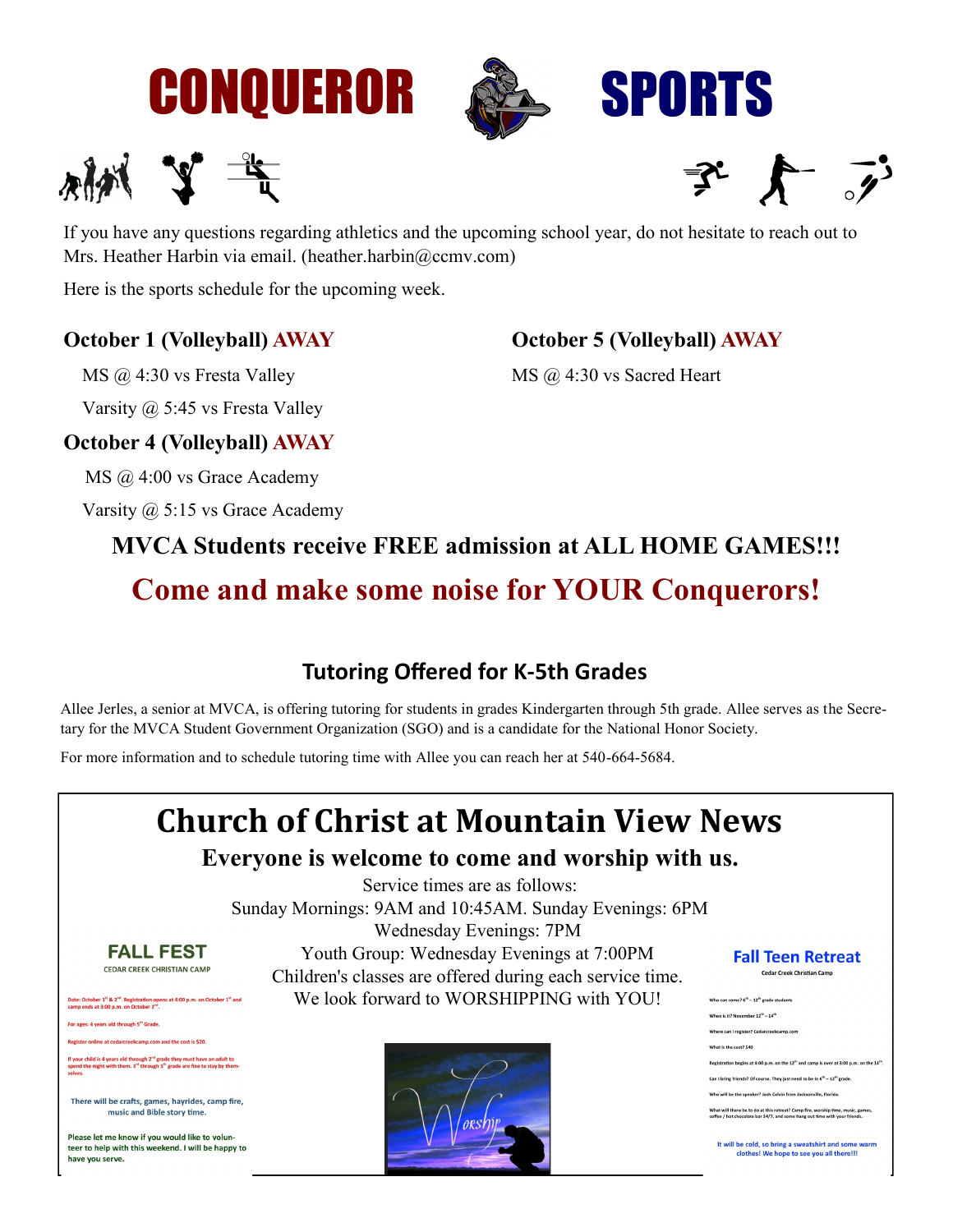

October 16, 2021

Registration begins at 1:00 Jericho Walk begins at 1:30

Mountain View Mountain Web



í

**Stay for the annual CCMV/ MVCA Harvest Party with inflatables, hay wagon rides, games, crafts, food, and more fun than a barrel of pumpkins.**

All are welcome to come out as we, in one accord, march around the main building of the school and church seven times praying, dancing, singing in order to tear down the strongholds that keep us from being all that God wants us to be. At the end, a RAINBOW of color!

Donations for the Kitchen and Bathrooms renovation project will be accepted at the Jericho Walk.